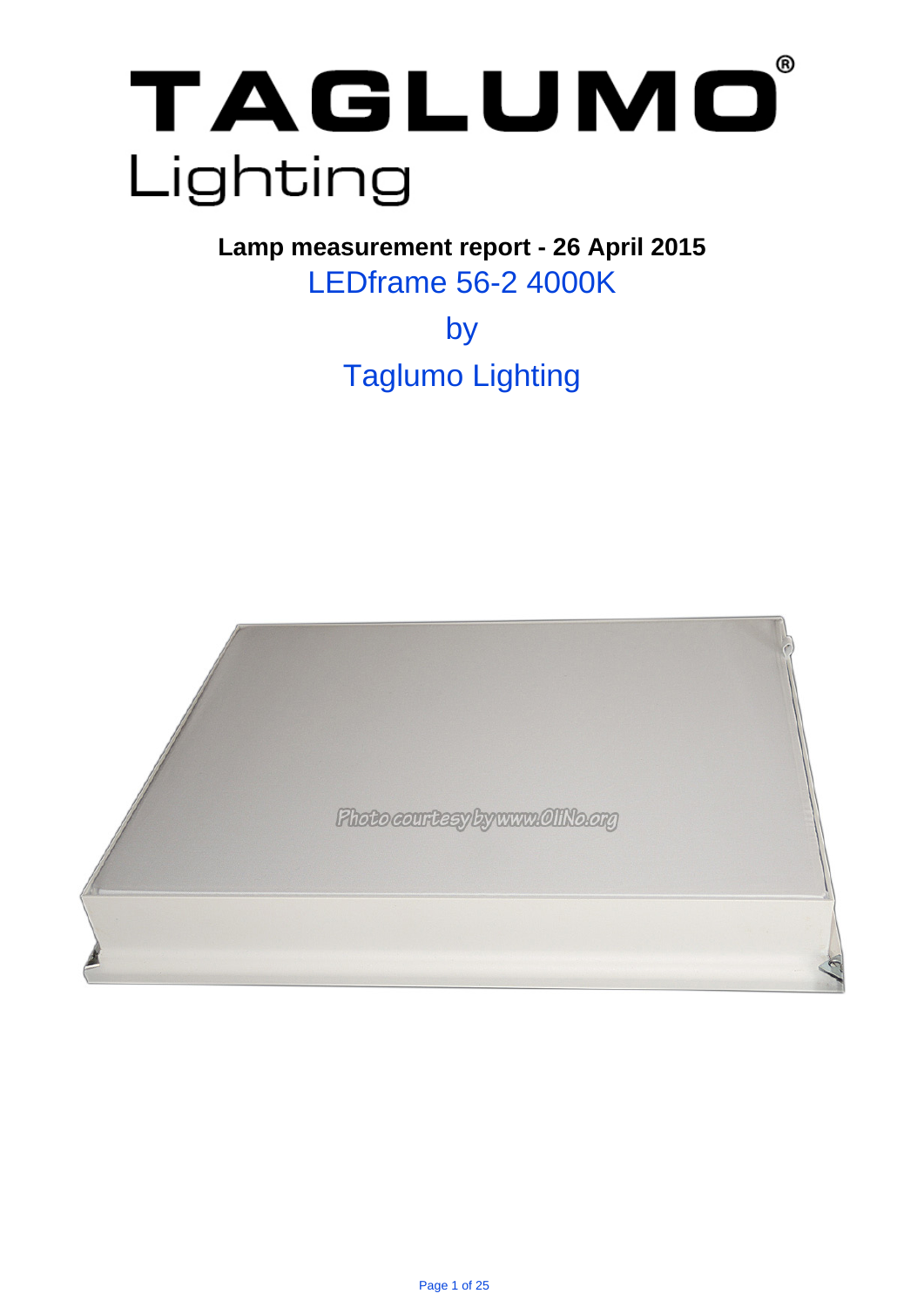# $^\circledR$ TAGLUMO Lighting

### . **Lamp measurement report - 26 April 2015**

### . **Summary measurement data**

| parameter                           | meas. result              | remark                                                                                                                                                                                                                                                                                                                                                                            |
|-------------------------------------|---------------------------|-----------------------------------------------------------------------------------------------------------------------------------------------------------------------------------------------------------------------------------------------------------------------------------------------------------------------------------------------------------------------------------|
| Color temperature                   | 4329 K                    | neutral white                                                                                                                                                                                                                                                                                                                                                                     |
| Luminous intensity I_v              | 158.6 Cd                  | Measured straight underneath the lamp.                                                                                                                                                                                                                                                                                                                                            |
| Illuminance modulation index        | 0%                        | Measured with a light sensor looking at the<br>lamp (angle not defined). Is a measure for the<br>amount of flickering.                                                                                                                                                                                                                                                            |
| Beam angle                          | $110$ deg                 | 110 deg is the beam angle for all C-planes<br>since the lamp is symmetrical along its 1st<br>axis.                                                                                                                                                                                                                                                                                |
| Power P                             | 10.4 W                    | The net power consumed.                                                                                                                                                                                                                                                                                                                                                           |
| <b>Power Factor</b>                 | 1.00                      | The tests were done with a DC power supply.<br>This results in no blind power and as a result<br>the power factor is always 1.0 but not relevant<br>to mention.                                                                                                                                                                                                                   |
| <b>THD</b>                          | NaN %                     | Total Harmonic Distortion, is not present as a<br>DC voltage was used to power the lamp so a<br>DC current resulted which has no THD.                                                                                                                                                                                                                                             |
| Luminous flux                       | 445 lm                    | Measured with photogoniometer, calculation<br>done as described in LM79-08.                                                                                                                                                                                                                                                                                                       |
| Luminous efficacy                   | 43 lm/W                   | Be aware that a DC power supply has been<br>used. The found efficacy with this<br>measurement is excluding the power supply<br>that normally is needed to convert the grid<br>voltage (230 V AC) to the used DC voltage.<br>By excluding the consumption of the power<br>supply the efficacy found here is higher than it<br>would be when the power supply had been<br>included. |
| EU2013-label classification         | B                         | The energy class, from $A++$ (more efficient) to<br>E (least efficient). This label is an update of<br>the previous version, and compulsory from<br>Sept 2013.                                                                                                                                                                                                                    |
| CRI_Ra                              | 86                        | <b>Color Rendering Index.</b>                                                                                                                                                                                                                                                                                                                                                     |
| CQS                                 | 85.0                      | QCS (v9.0.3) is an improved indicator (over<br>CRI) of how well colors are rendered.                                                                                                                                                                                                                                                                                              |
| Coordinates chromaticity<br>diagram | x=0.3683 en<br>$y=0.3671$ |                                                                                                                                                                                                                                                                                                                                                                                   |
| Fitting                             | 24V DC                    | This lamp is connected to 24V DC.                                                                                                                                                                                                                                                                                                                                                 |
| <b>PAR-value</b>                    | 1.5 uMol/s/m^2            | The number of photons seen by an average<br>plant when it is lit by the light of this light bulb.<br>Value valid at 1 m distance from light bulb.                                                                                                                                                                                                                                 |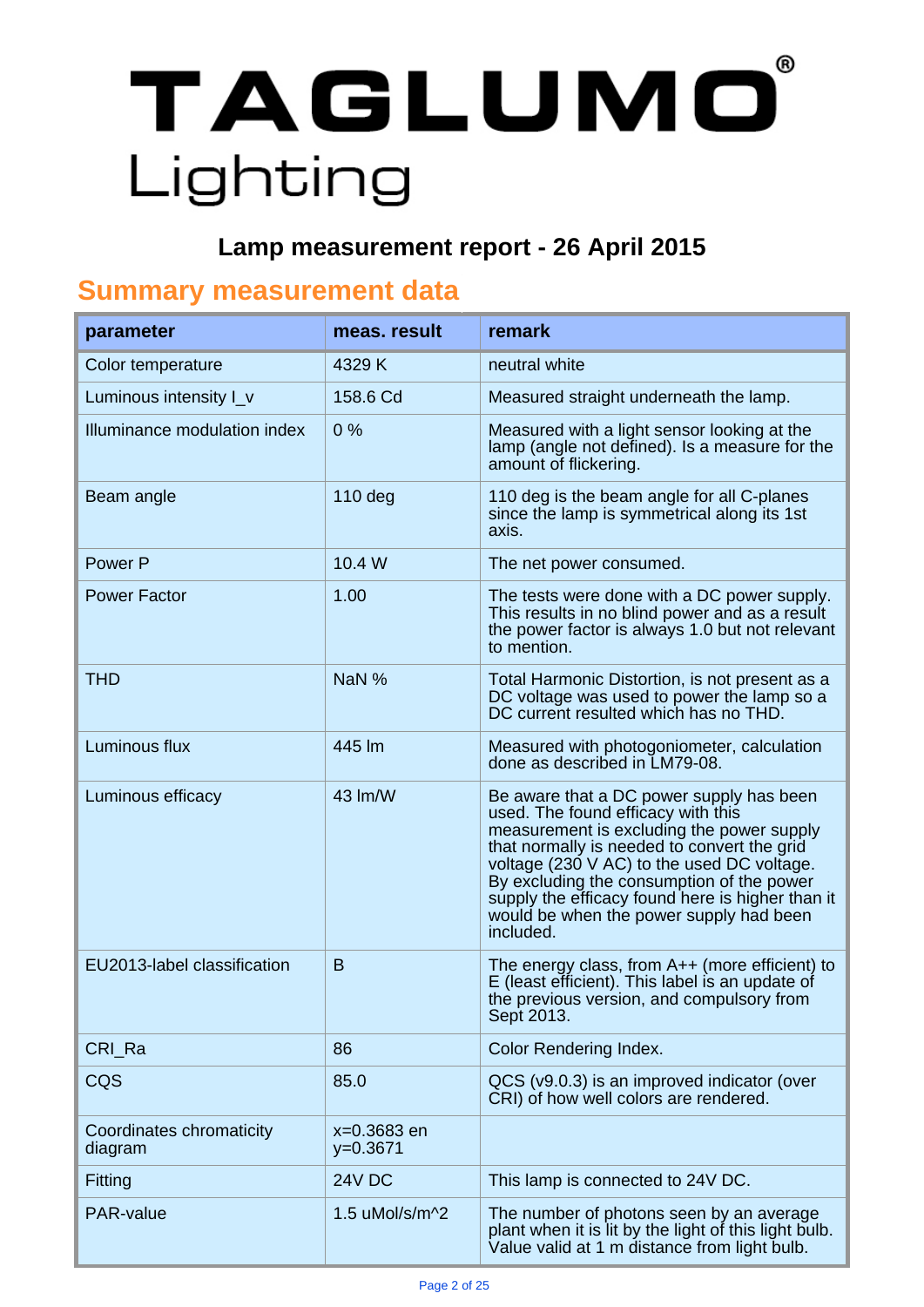# $^{\circ}$ TAGLUMO Lighting

### . **Lamp measurement report - 26 April 2015**

| parameter                     | meas. result                         | remark                                                                                                                                                                                                                                                                                                                                                                                                                                                                                                                                                                                                                                                                                                                                                                                                                                                                                                                               |
|-------------------------------|--------------------------------------|--------------------------------------------------------------------------------------------------------------------------------------------------------------------------------------------------------------------------------------------------------------------------------------------------------------------------------------------------------------------------------------------------------------------------------------------------------------------------------------------------------------------------------------------------------------------------------------------------------------------------------------------------------------------------------------------------------------------------------------------------------------------------------------------------------------------------------------------------------------------------------------------------------------------------------------|
| PAR-photon efficacy           | 0.4 uMol/s/W e                       | The total emitted number of photons by this<br>light, divided by its consumption in W. It<br>indicates a kind of efficacy in generating<br>photons.                                                                                                                                                                                                                                                                                                                                                                                                                                                                                                                                                                                                                                                                                                                                                                                  |
| Photon current                | 6.8 uMol/s                           | The total number of photons in the light of this<br>lamp.                                                                                                                                                                                                                                                                                                                                                                                                                                                                                                                                                                                                                                                                                                                                                                                                                                                                            |
| S/P ratio                     | 1.8                                  | This factor indicates the amount of times more<br>efficient the light of this light bulb is perceived<br>under scotopic circumstances (low<br>environmental light level).                                                                                                                                                                                                                                                                                                                                                                                                                                                                                                                                                                                                                                                                                                                                                            |
| L x W x H external dimensions | 406 mm x 305<br>$mm \times 55 \, mm$ | External dimensions of the lamp.                                                                                                                                                                                                                                                                                                                                                                                                                                                                                                                                                                                                                                                                                                                                                                                                                                                                                                     |
| L x W luminous area           | 372 mm x 272<br>mm                   | Dimensions of the luminous area (used in<br>Eulumdat file). It is the surface of the white<br>cover.                                                                                                                                                                                                                                                                                                                                                                                                                                                                                                                                                                                                                                                                                                                                                                                                                                 |
| <b>General remarks</b>        |                                      | The ambient temperature during the whole set<br>of illuminance measurements was 25.7 - 25.7<br>deg C. The temperature of the lamp gets<br>maximally about 3.5 degrees hotter than<br>ambient temperature. Warm up effect: During<br>the warmup time the illuminance doesn't vary<br>significantly $(< 5 %)$ .<br>During the warmup time the power doesn't<br>vary significantly $(< 5 %)$ .<br>The variation in efficacy (calculated as<br>indication by simplydividing the illuminance by<br>the power) during the warming up is -1 %. A<br>very high negative value indicates a<br>significant decrease for instance due to<br>heating up of the lamp (decrease of lifetime).<br>Voltage dependency: There is a constant<br>dependency of the illuminance when the<br>power voltage varies between 22 - 26 V DC.<br>There is a constant dependency of the<br>consumed power when the power voltage<br>varies between 22 - 26 V DC. |
| <b>Eff-variation</b>          | $-1%$                                | This is the variation in efficacy (calculated as<br>indication by simply dividing the illuminance<br>by the power) during the warming up. A very<br>high negative value indicates a significant<br>decrease for instance due to heating up of the<br>lamp (decrease of lifetime).                                                                                                                                                                                                                                                                                                                                                                                                                                                                                                                                                                                                                                                    |
| Dimmable                      | yes                                  | Info from manufacturer.                                                                                                                                                                                                                                                                                                                                                                                                                                                                                                                                                                                                                                                                                                                                                                                                                                                                                                              |
| Biologic effect factor        | 0.607                                | According to pre-norm DIN V<br>5031-100:2009-06.                                                                                                                                                                                                                                                                                                                                                                                                                                                                                                                                                                                                                                                                                                                                                                                                                                                                                     |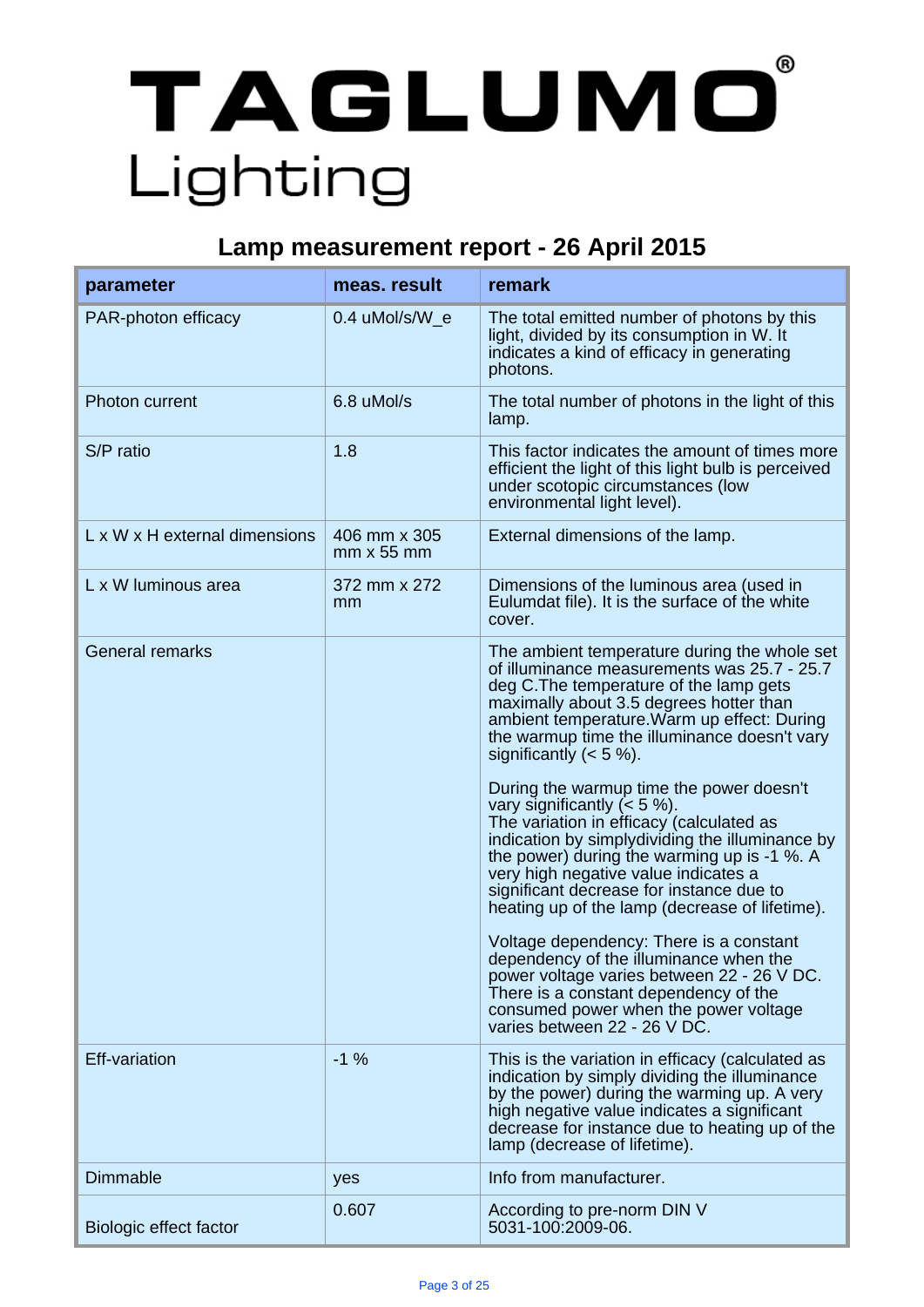#### **Lamp measurement report - 26 April 2015**

| parameter                    | meas, result | remark                                         |
|------------------------------|--------------|------------------------------------------------|
| Blue Light Hazard risk group | 0            | $0$ =exempt, 1=low, 2 = moderate, 3=high risk. |
| form factor                  | panel        |                                                |

.

### **Overview table**

|     | Ø 50%    |         | $CO-180: 110^{\circ}$ |                | <b>Luminaire Efficacy</b>            |
|-----|----------|---------|-----------------------|----------------|--------------------------------------|
| m.  | $CO-180$ | C90-270 | 110°<br>C90-270:      | $E$ (lux)      | (lumen per Watt)<br>43               |
|     | 2.87     | 2.87    |                       | 159            | Half-peak diam Co-180                |
|     |          |         |                       |                | x diameter(m)<br>2.87                |
| 1.5 | 4.31     | 4.31    |                       | 70             | Half-peak diam C90-270               |
| 2   | 5.74     | 5.74    |                       | 40             | 2.87<br>x diameter(m)                |
| з   | 8.61     | 8.61    |                       | 18             | Illuminance                          |
| 4   | 11.49    | 11.49   |                       | 10             | / distance <sup>2</sup> (lux)<br>159 |
| 6   | 17.23    | 17.23   |                       | 4              | <b>Total Output</b>                  |
| 8   | 22.97    | 22.97   |                       | $\overline{2}$ | 445<br>(lumen)                       |

Please note that this overview table makes use of calculations, use this data with care as explained on the OliNo site. E (lux) values are not accurate, when within 5 x 461 mm (maximal luminous size, eventually diagonally measured)= 2305 mm. Within this distance from the lamp (data given in red), the measured lux values will be less than the computed values in this overview as the measurements are then within the near field of the lamp.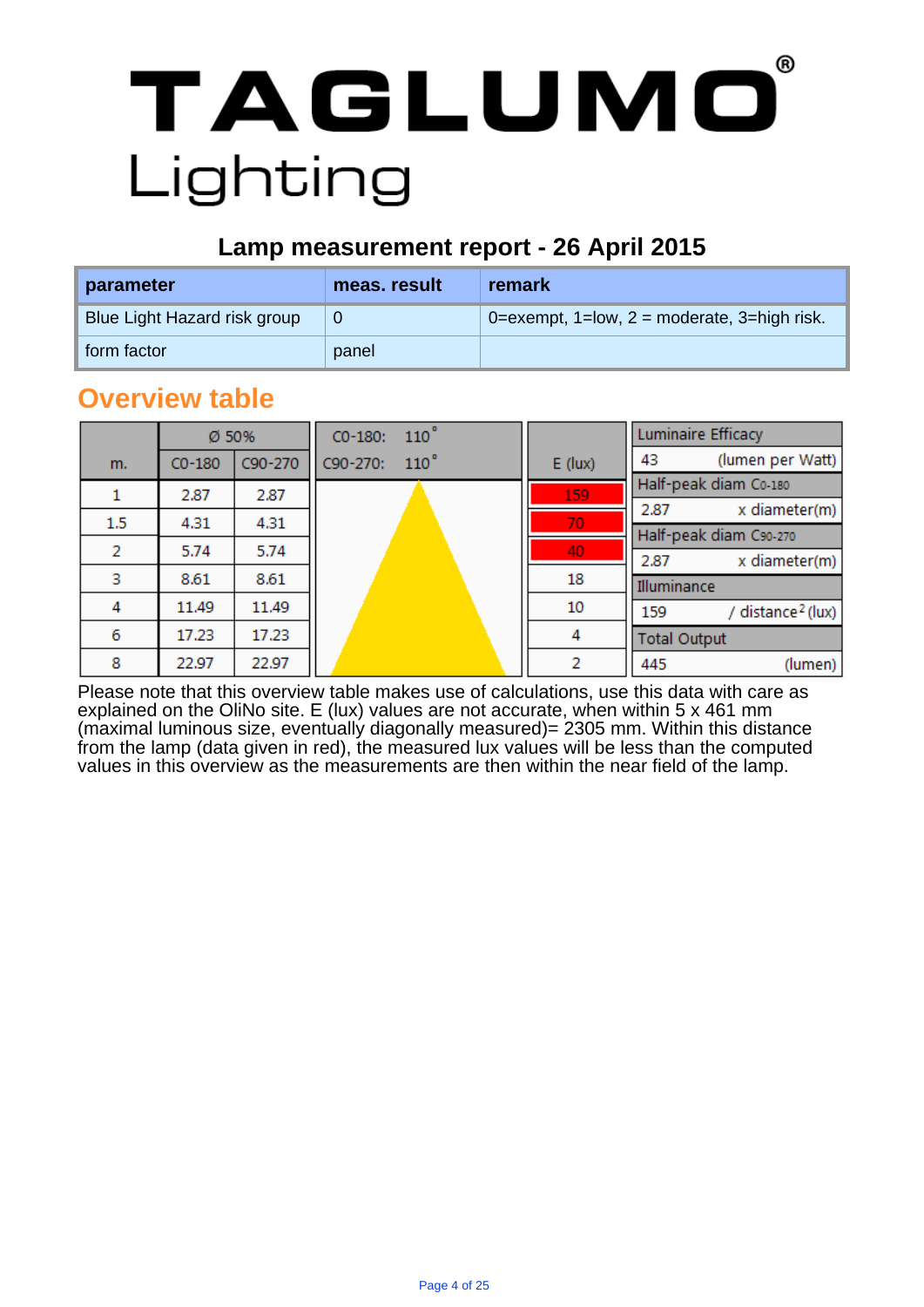### . **Lamp measurement report - 26 April 2015**

### **EU 2013 Energy label classification**

Since Sept 2013 these labels will be needed.

Important for the energy classification are the corrected rated power and the useful luminous flux.

The measured rated power is 10.4 W and might need to be corrected. The correction is dependent from the lamp type and whether or not the lamp control gear is included or not. The choice for this lamp is the following classification: **Lamps operating on external LED lamp control gear**. As a result the corrected rated power becomes: 11.5 W. The luminous flux measured is 445 lm. The classification of this lamp needed to determine the useful flux is: **Non-directional lamps**. Then the useful flux becomes 445 lm. Now a reference power can be calculated.

The energy efficiency coefficient is  $P_{corr}$  /  $P_{ref}$  = 0.28.



EU energy label for this lamp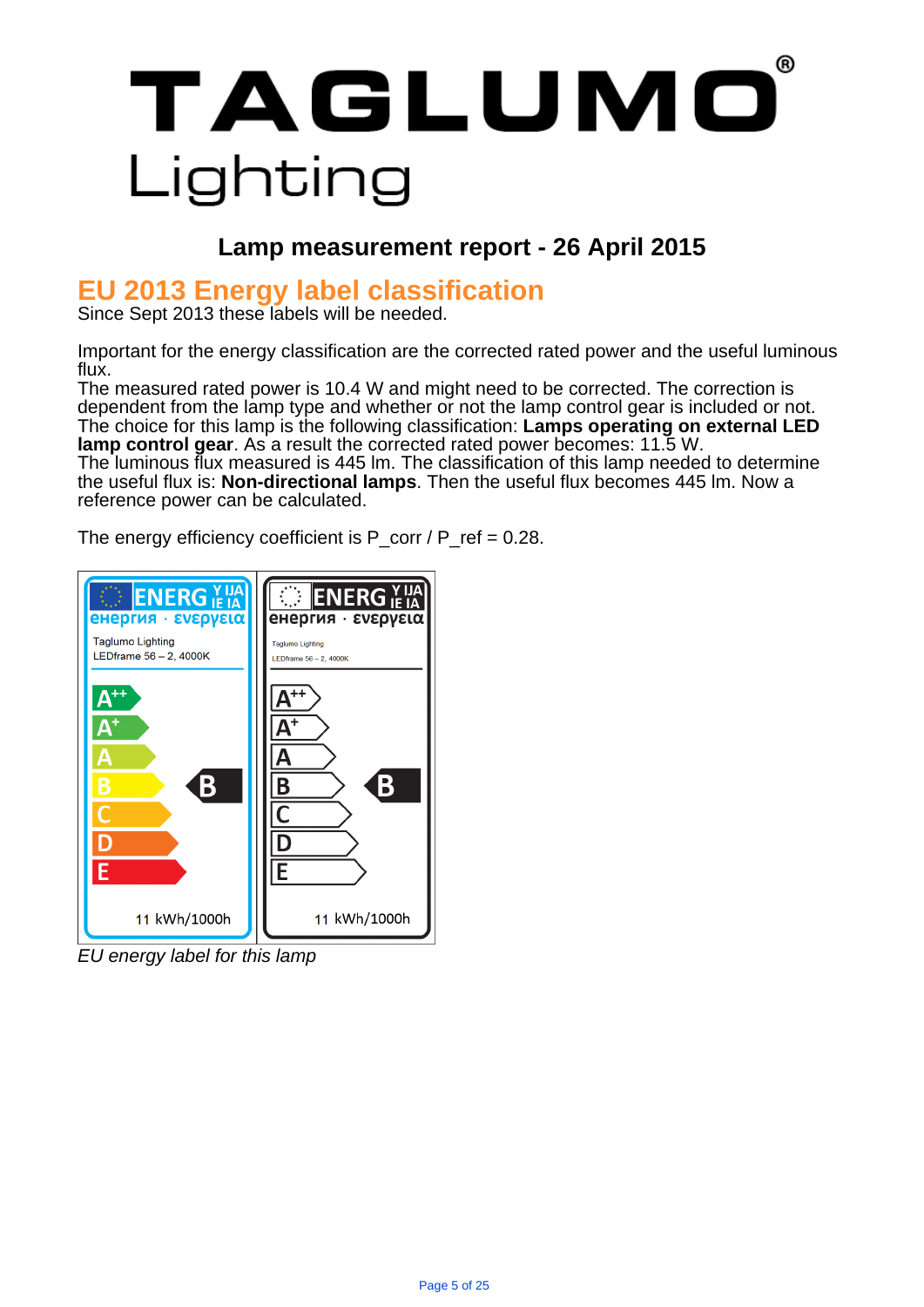

### . **Lamp measurement report - 26 April 2015**



The lamp's performance in the lumen-Watt field, with the energy efficacy fields indicated.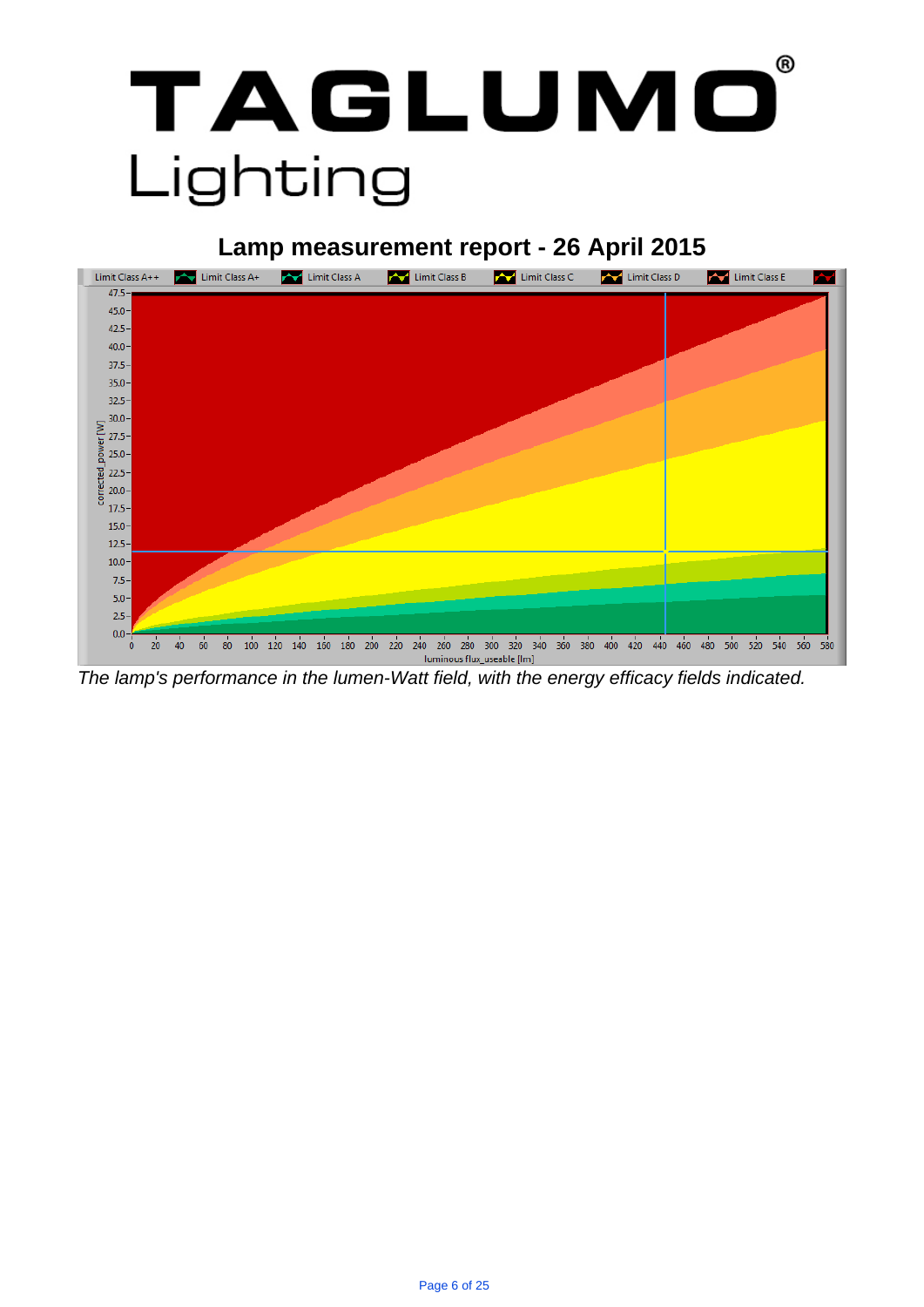

### **Lamp measurement report - 26 April 2015**

### **Eulumdat light diagram**

This light diagram below comes from the program Qlumedit, that extracts these diagrams from an Eulumdat file.



#### The light diagram giving the radiation pattern.

The light diagram indicates the beam in the C0-C180 plane and in the plane perpendicular to that, the C90-C270 plane. These beams are equal as the lamp has symmetry over its first axis (the vertical axis).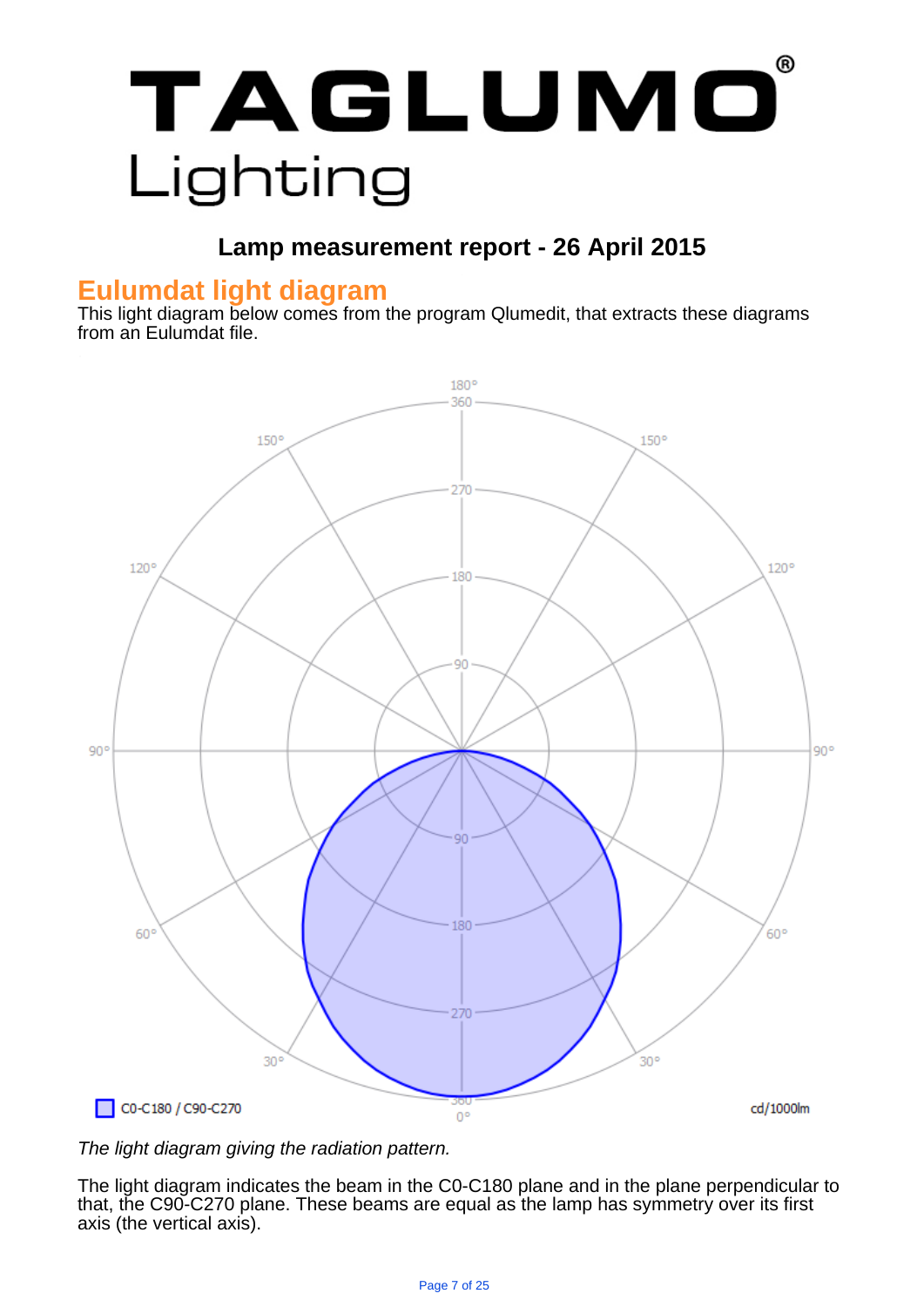### . **Lamp measurement report - 26 April 2015**

### . **Illuminance Ev at 1 m distance, or luminous intensity Iv**

Herewith the plot of the averaged luminous intensity Iv as a function of the inclination angle with the light bulb.



The radiation pattern of the light bulb.

This radiation pattern is the average of the light output of the light diagram given earlier. Also, in this graph the luminous intensity is given in Cd.

These averaged values are used (later) to compute the lumen output.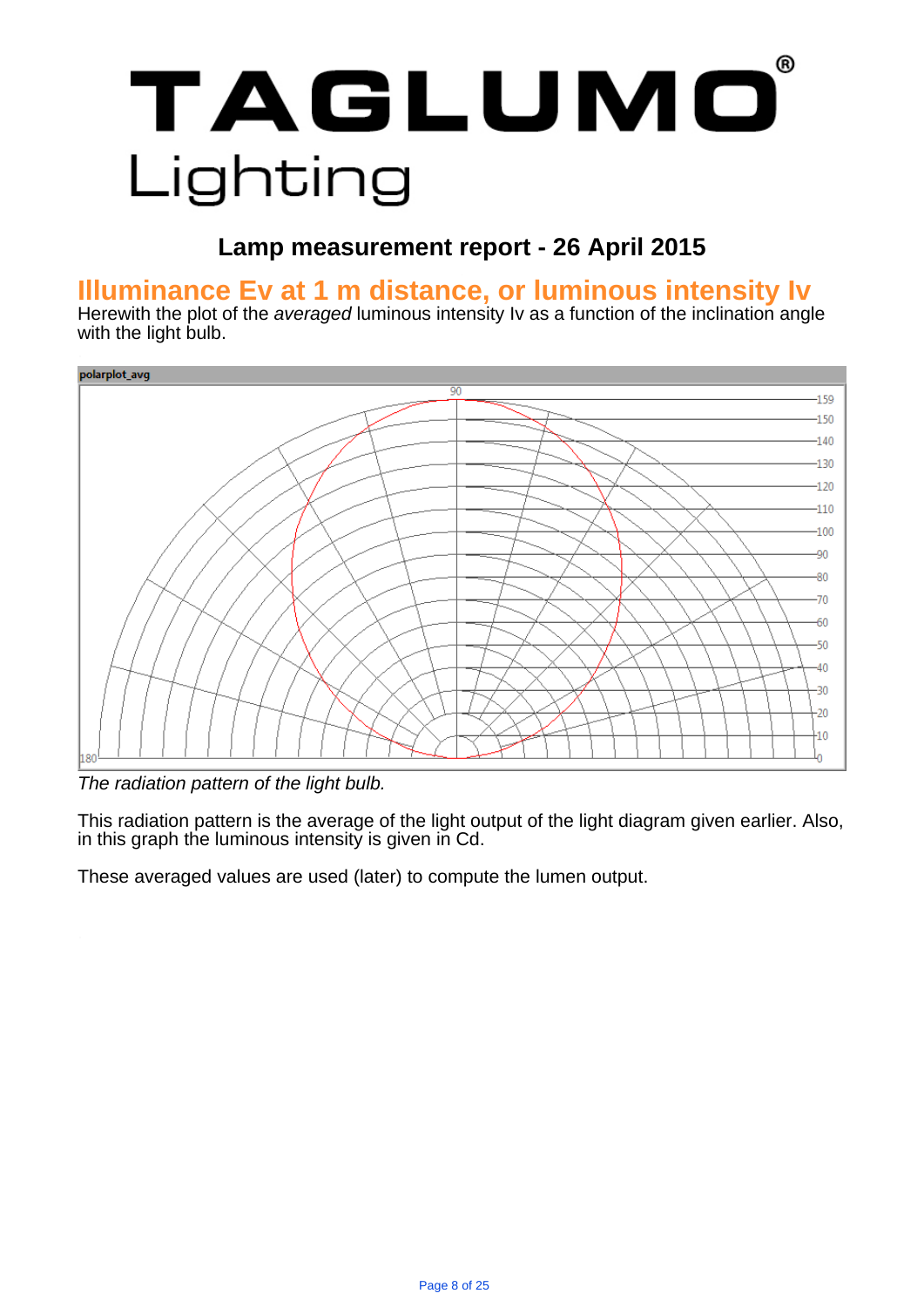#### **Lamp measurement report - 26 April 2015**



Intensity data of every measured turn angle at each inclination angle.

This plot shows per inclination angle the intensity measurement results for each turn angle at that inclination angle. There normally are differences in illuminance values for different turn angles. However for further calculations the averaged values will be used.

When using the average values per inclination angle, the beam angle can be computed, being 110 deg for the C0-C180 plane and 110 deg for the C90-C270 plane.

#### **Luminous flux**

With the averaged illuminance data at 1 m distance, taken from the graph showing the averaged radiation pattern, it is possible to compute the luminous flux.

The result of this computation for this light spot is a luminous flux of 445 lm.

#### **Luminous efficacy**

The luminous flux being 445 lm, and the consumed power of the lamp being 10.4 Watt, results in a luminous efficacy of 43 lm/Watt.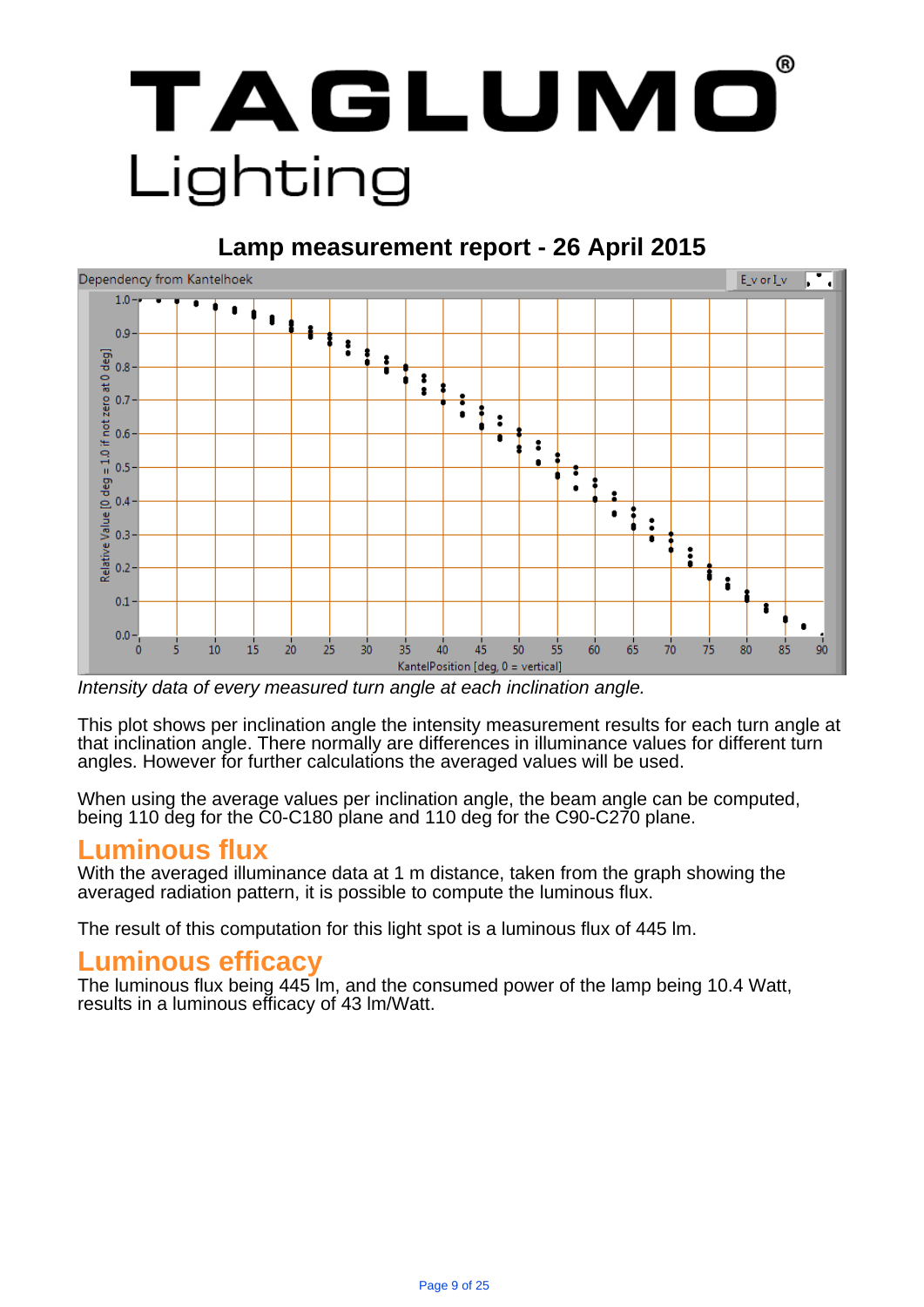

### . **Lamp measurement report - 26 April 2015**

### **Electrical properties**

The power factor is 1.00. The tests were done with a DC power supply. This results in no blind power and as a result the power factor is always 1.0 but not relevant to mention.

| Lamp voltage     | 24.00 V |
|------------------|---------|
| Lamp current     | 0.434A  |
| Power P          | 10.4 W  |
| Apparent power S | 10.4 VA |
| Power factor     | 1.00    |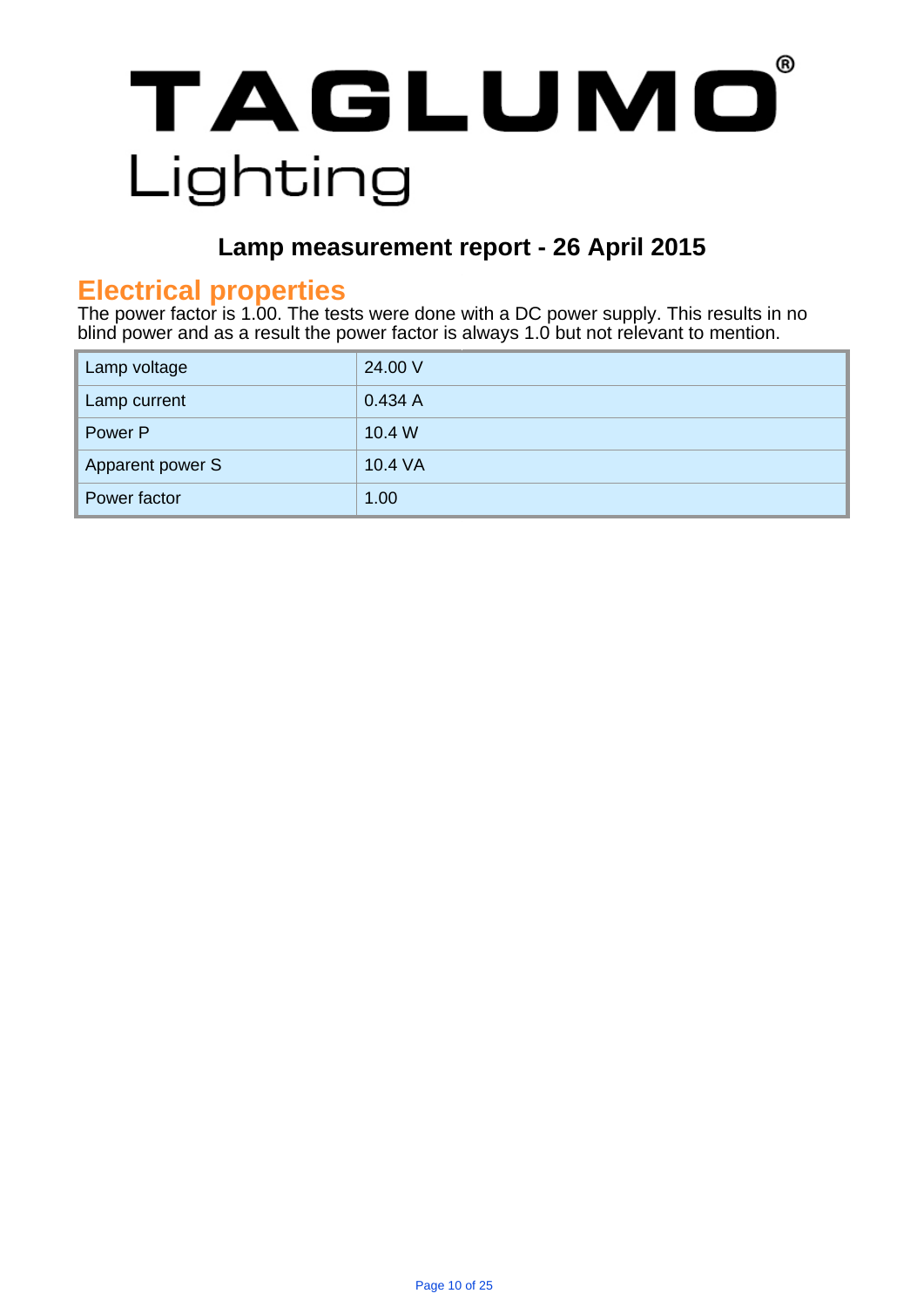### . **Lamp measurement report - 26 April 2015**

.

### . **Temperature measurements lamp**



Temperature image(s).

| status lamp                      | > 2 hours on                |
|----------------------------------|-----------------------------|
| ambient temperature              | 24.8 deg C                  |
| reflected background temperature | 24.8 deg C                  |
| camera                           | <b>Flir T335</b>            |
| emissivity                       | 0.95                        |
| measurement distance             | 1.5 <sub>m</sub>            |
| IFOV_geometric                   | 0.136 mm per 0.1 m distance |
| NETD (thermal sensitivity)       | 50 mK                       |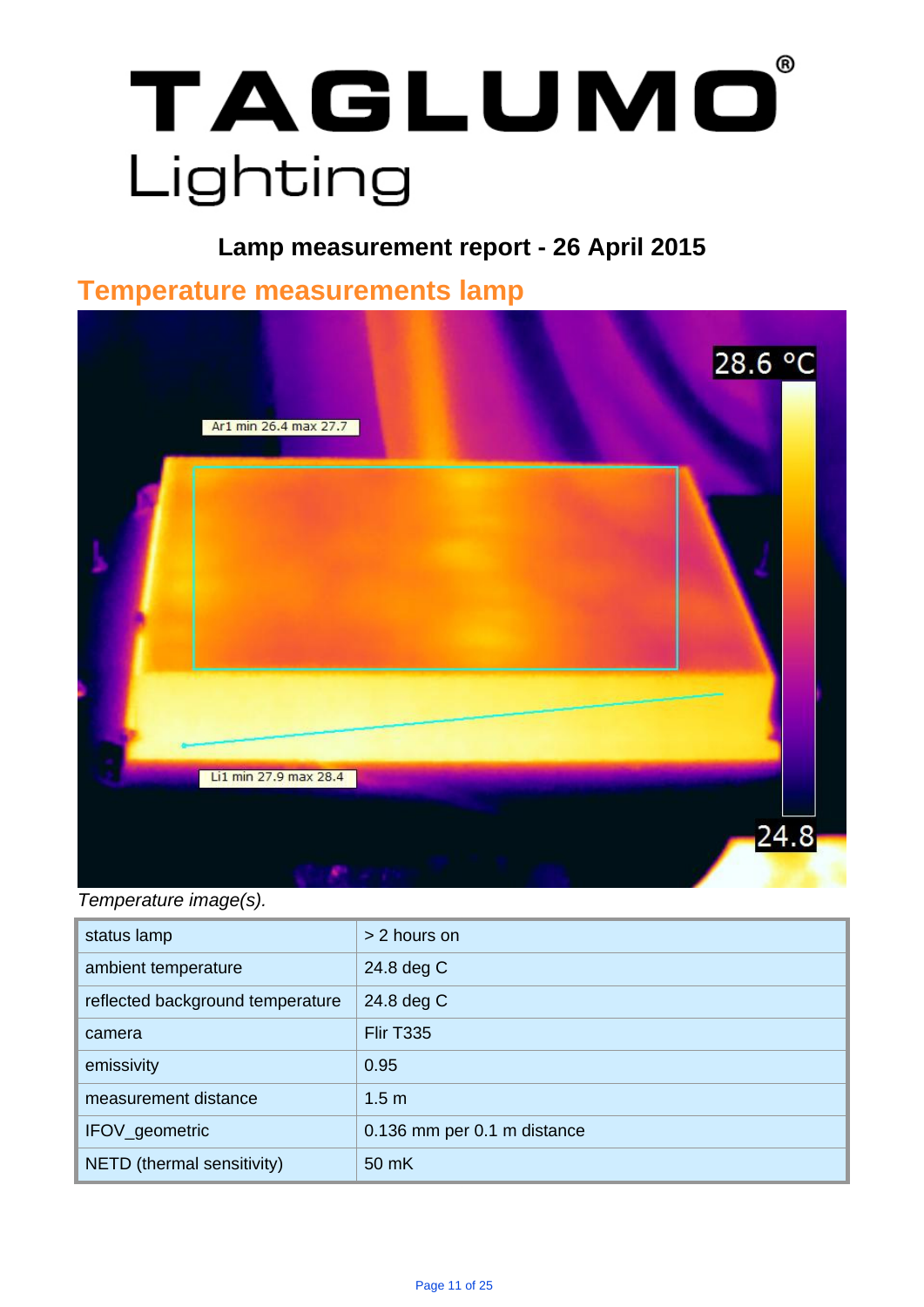### **Lamp measurement report - 26 April 2015**

### . **Color temperature and Spectral power distribution**



The spectral power distribution of this light bulb, energies on y-axis valid at 1 m distance.

The measured color temperature is 4329 K which is neutral white.

This color temperature is measured straight underneath the light bulb. Below a graph showing the color temperature for different inclination angles.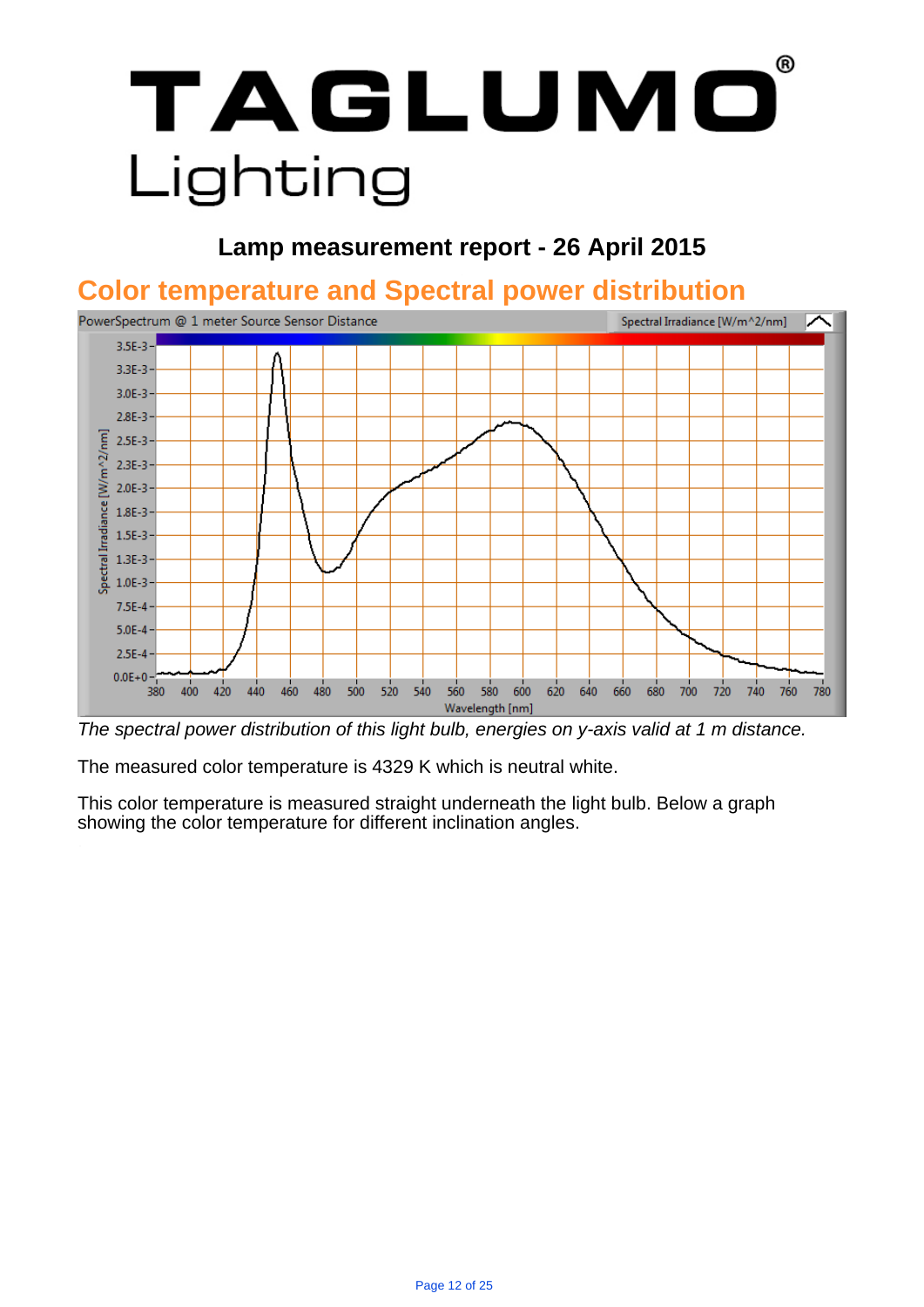### **Lamp measurement report - 26 April 2015**



Color temperature as a function of inclination angle.

The color temperature is given for inclination angles up to 90 deg. Beyond that angle has not been measured.

For the C0-C180 plane: the beam angle of 110 deg is equivalent to 55.1 deg inclination angle,which is the area where most of the light falls within. The maximum variation of color temperature in the first 90 degrees of this inclination area is about 0 %.

For the C90-C270 plane: the beam angle of 110 deg is equivalent to 55.1 deg inclination angle,which is the area where most of the light falls within. The maximum variation of color temperature in the first 90 degrees of this inclination area is about 1 %.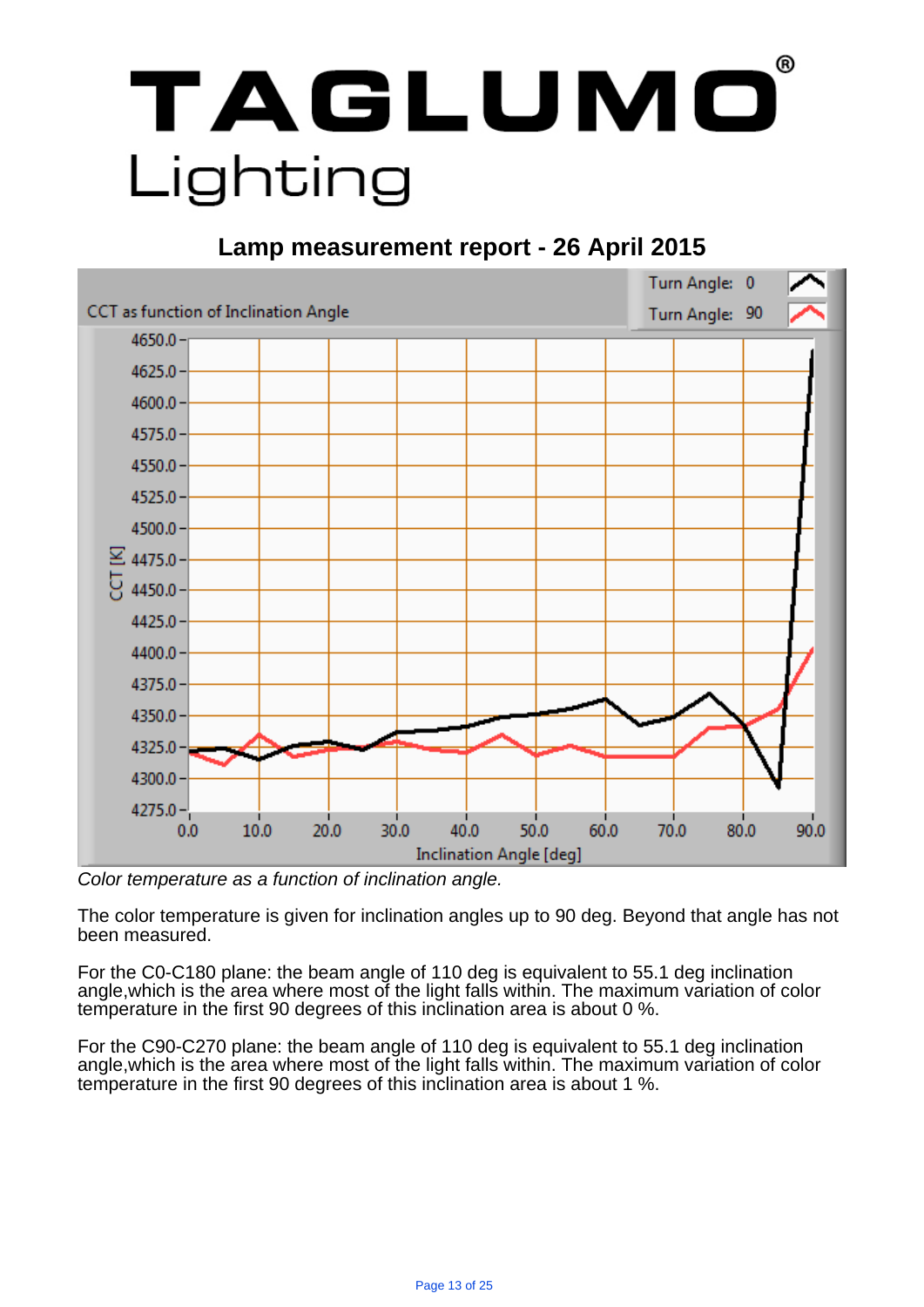### **Lamp measurement report - 26 April 2015**

### . **PAR value and PAR spectrum**

To make a statement how well the light of this light bulb is for growing plants, the PAR-area needs to be determined.



The photon spectrum, then the sensitivity curve and as result the final PAR spectrum of the light of this light bulb

| parameter           | value | unit       |
|---------------------|-------|------------|
| PAR number          | 1.5   | uMol/s/m^2 |
| PAR photon current  | 4.2   | uMol/s     |
| PAR photon efficacy | 0.4   | uMol/s/W   |

The PAR efficiency is 65 % (valid for the PAR wave length range of 400 - 700 nm). This is the maximum percentage of the total of photons in the light that is effectively used by the average plant (since the plant might not take 100 % of the photons at the frequency where its relative sensitivity is 100 %).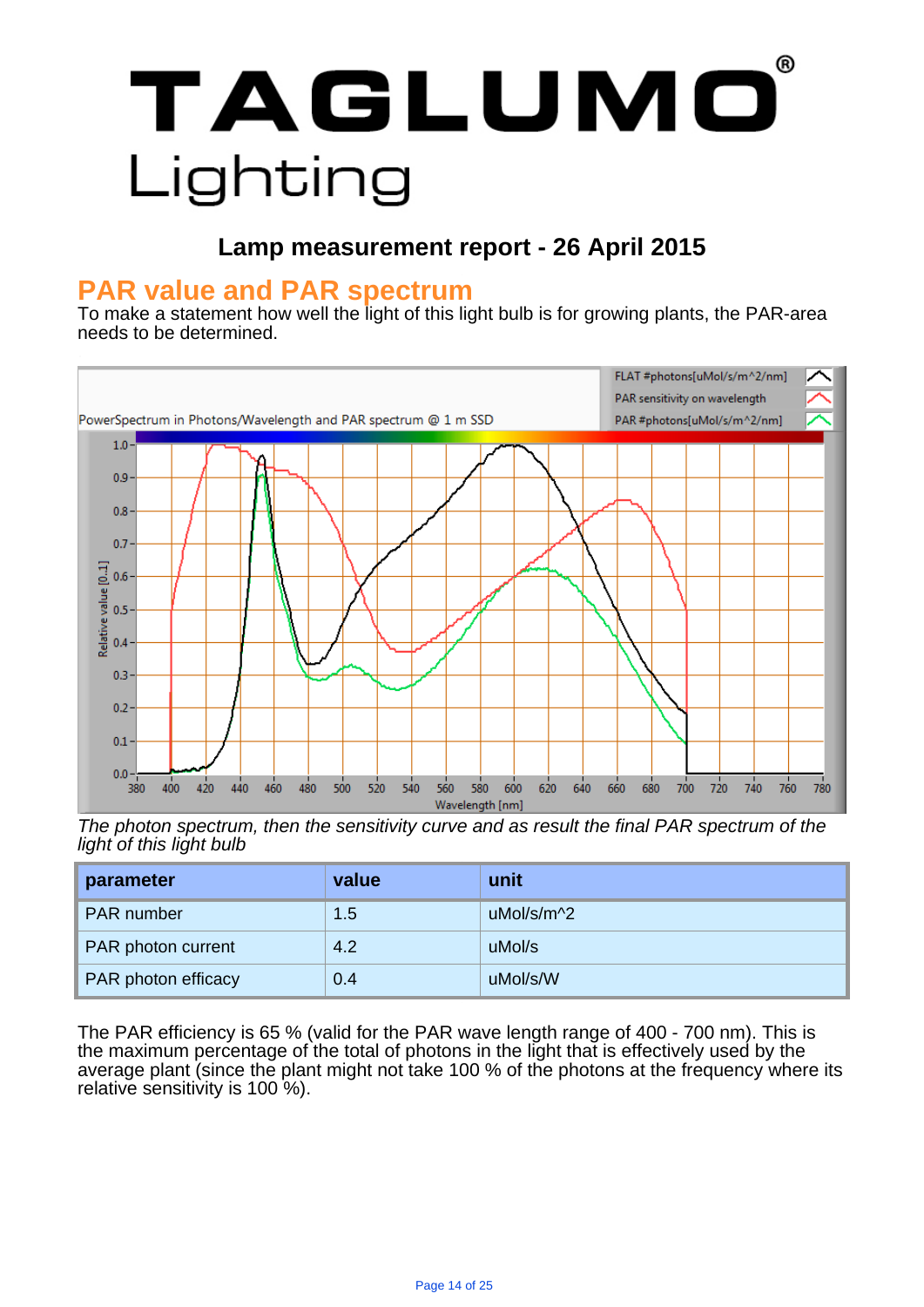### **Lamp measurement report - 26 April 2015**

### **S/P ratio**



The power spectrum, sensitivity curves and resulting scotopic and photopic spectra (spectra energy content defined at 1 m distance).

The S/P ratio of the light coming from this lamp is 1.8.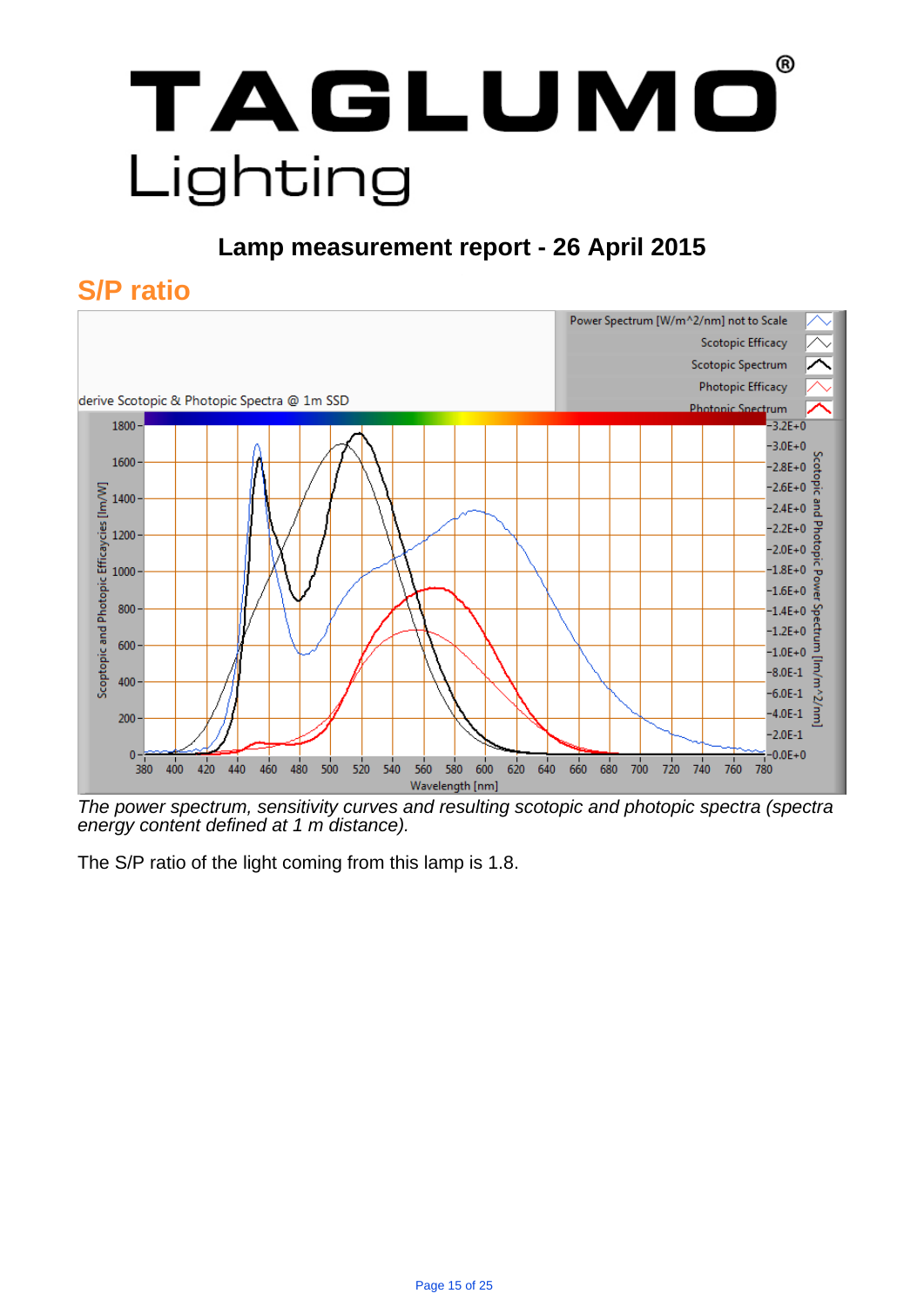

### . **Lamp measurement report - 26 April 2015**



### **Chromaticity diagram**

The chromaticity space and the position of the lamp's color coordinates in it.

The point of the light in this diagram is inside the area indicated with class A. This area indicates an area for signal lamps.

The color coordinates are  $x=0.3683$  and  $y=0.3671$ .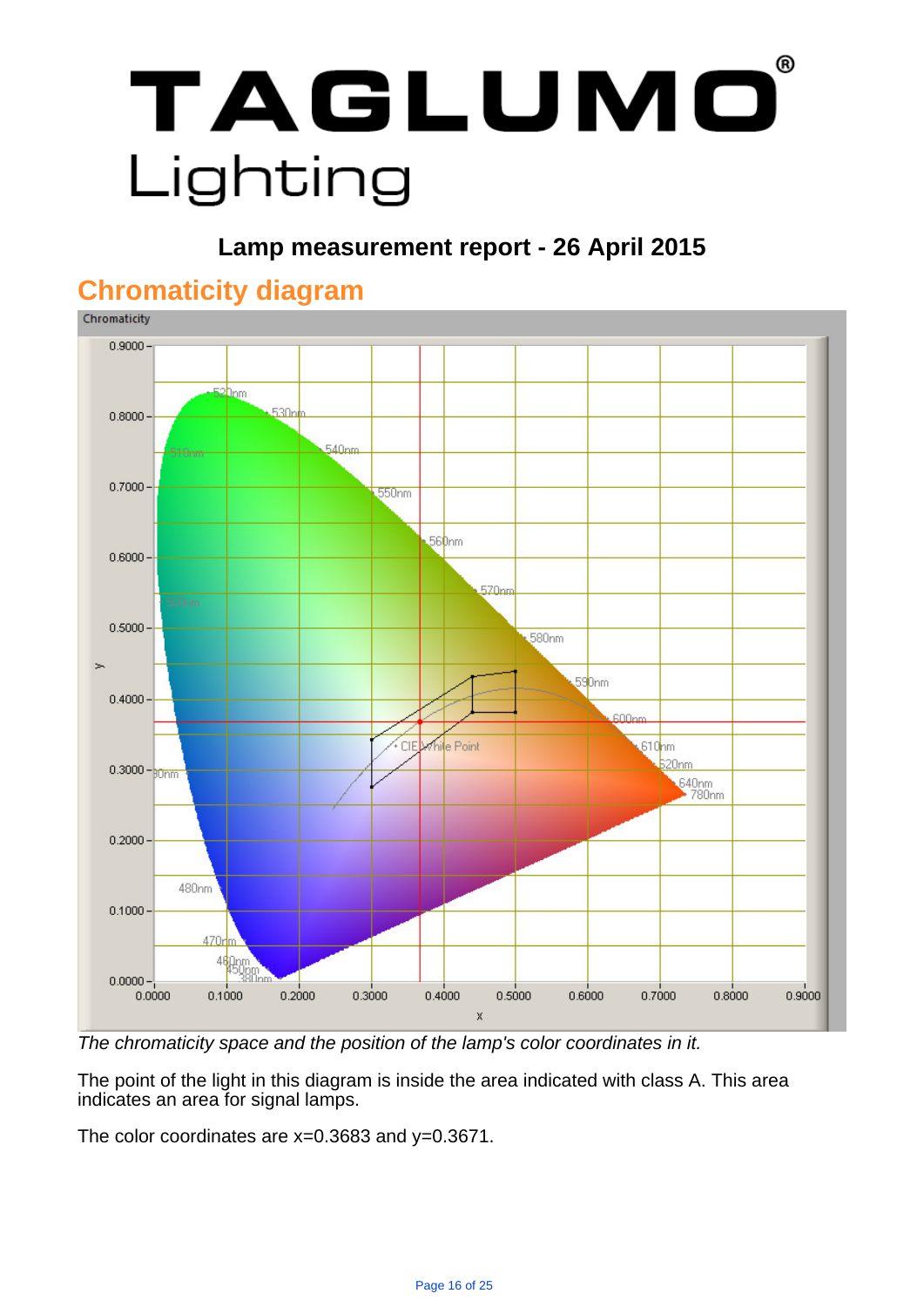### **Lamp measurement report - 26 April 2015**

### **Color Rendering Index (CRI) or also Ra**

Herewith the image showing the CRI as well as how well different colors are represented (rendered). The higher the number, the better the resemblance with the color when a black body radiator would have been used (the sun, or an incandescent lamp)

Each color has an index Rx, and the first 8 indexes (R1 .. R8) are averaged to compute the Ra which is equivalent to the CRI.



CRI of the light of this lightbulb.

This value of 86 indicates how well the light of this lamp can render well a set of reference colors, this in comparison with the light of a reference source (for color temperatures < 5000K a black radiator is used as reference and for color temperatures > 5000K the sun or the light outside during the day).

The value of 86 is bigger than the value of 80 that is considered as a minimum for working areas in general.

Note: the chromaticity difference is 0.0001 and indicates the distance to the Planckian Locus. There is a value mentioned of max 5.4E-3 in section 5.3 of CIE 13.3-1995 however not further explanation of it.

An other reference with signal lights as a reference is given in the chromaticity diagram.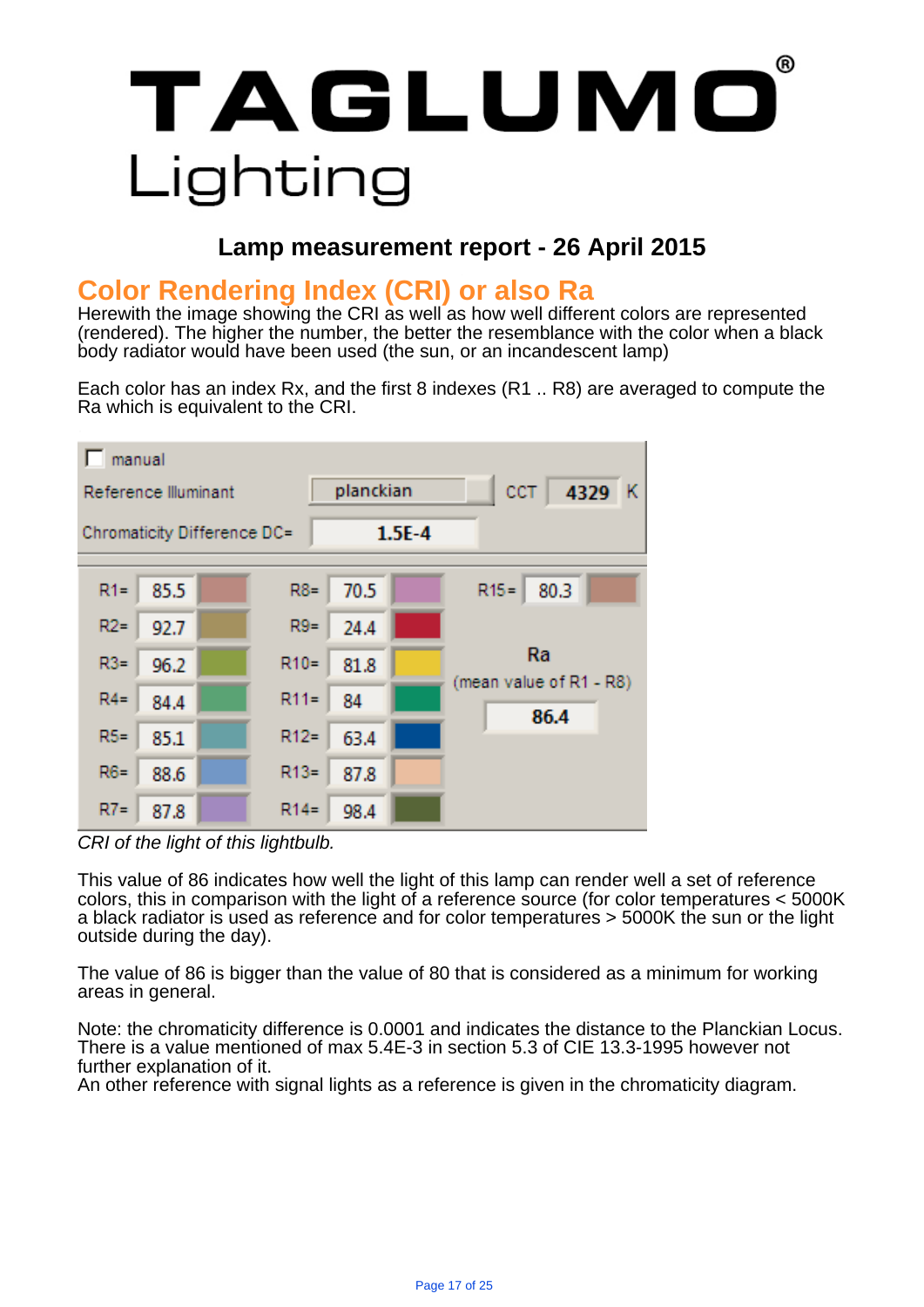**Lamp measurement report - 26 April 2015**

### **Color Quality Scale**

(v9.0.3) is an improved indicator (over CRI) of how well colors are rendered.



CQS-values of the light of this light bulb.

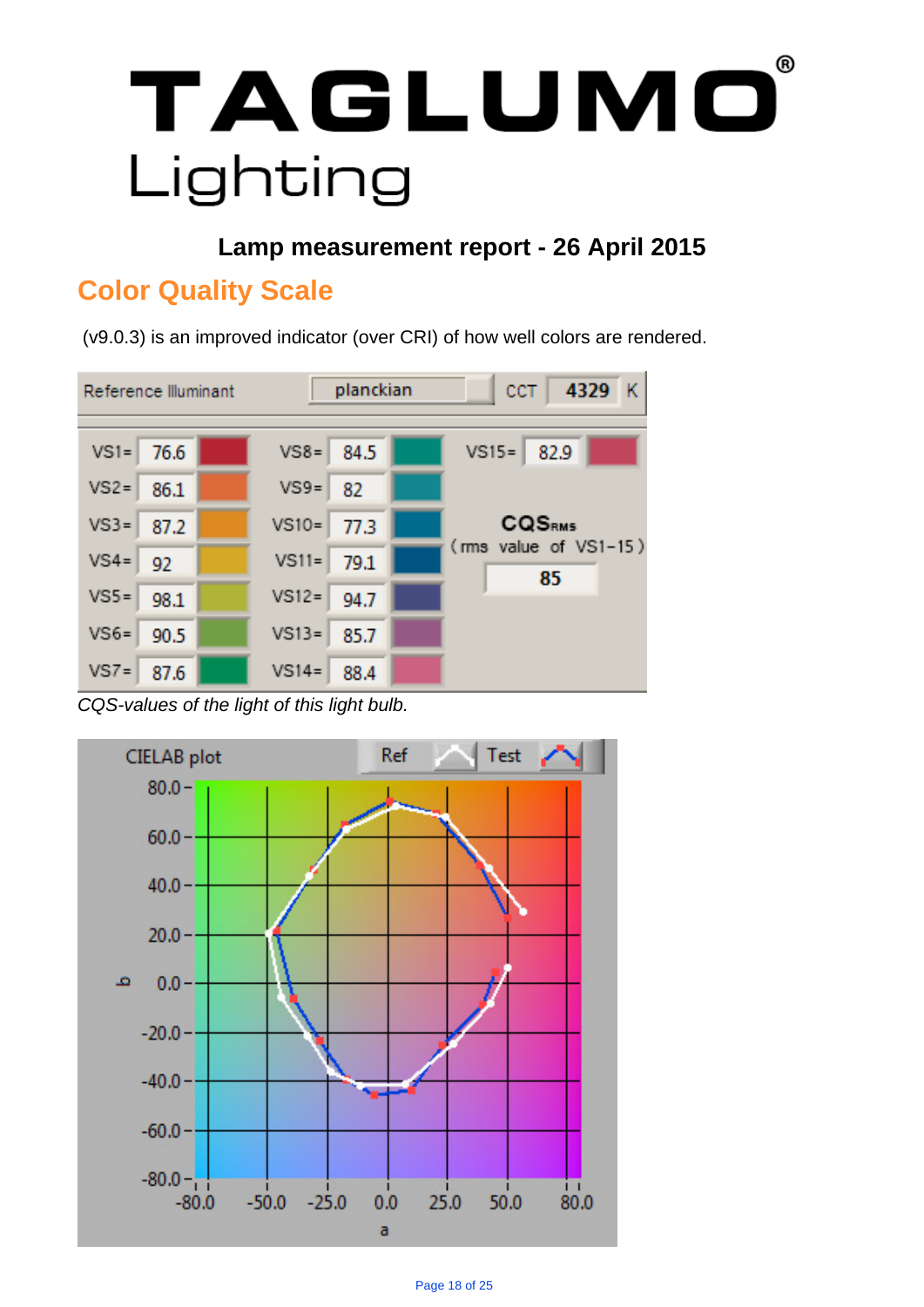### **Lamp measurement report - 26 April 2015**

CQS-values for the light of this light bulb compared with those of a reference source with the same color temperature.

#### **Voltage dependency**

The dependency of a number of lamp parameters on the lamp voltage is determined. For this, the lamp voltage has been varied and its effect on the following light bulb parameters measured: illuminance E\_v [lx], the lamppower P [W] and the luminous efficacy [lm/W] (this latter is estimated here by dividing the found  $E$  v value by P).



Lamp voltage dependencies of certain light bulb parameters

There is a constant dependency of the illuminance when the power voltage varies between 22 - 26 V DC.

There is a constant dependency of the consumed power when the power voltage varies between 22 - 26 V DC.

When the voltage varies abruptly with  $+$  or  $-$  0.5 V DC then this results in a variation of the illuminance of maximally 8.6 %. This difference in illuminance is possibly visible (when it occurs abruptly).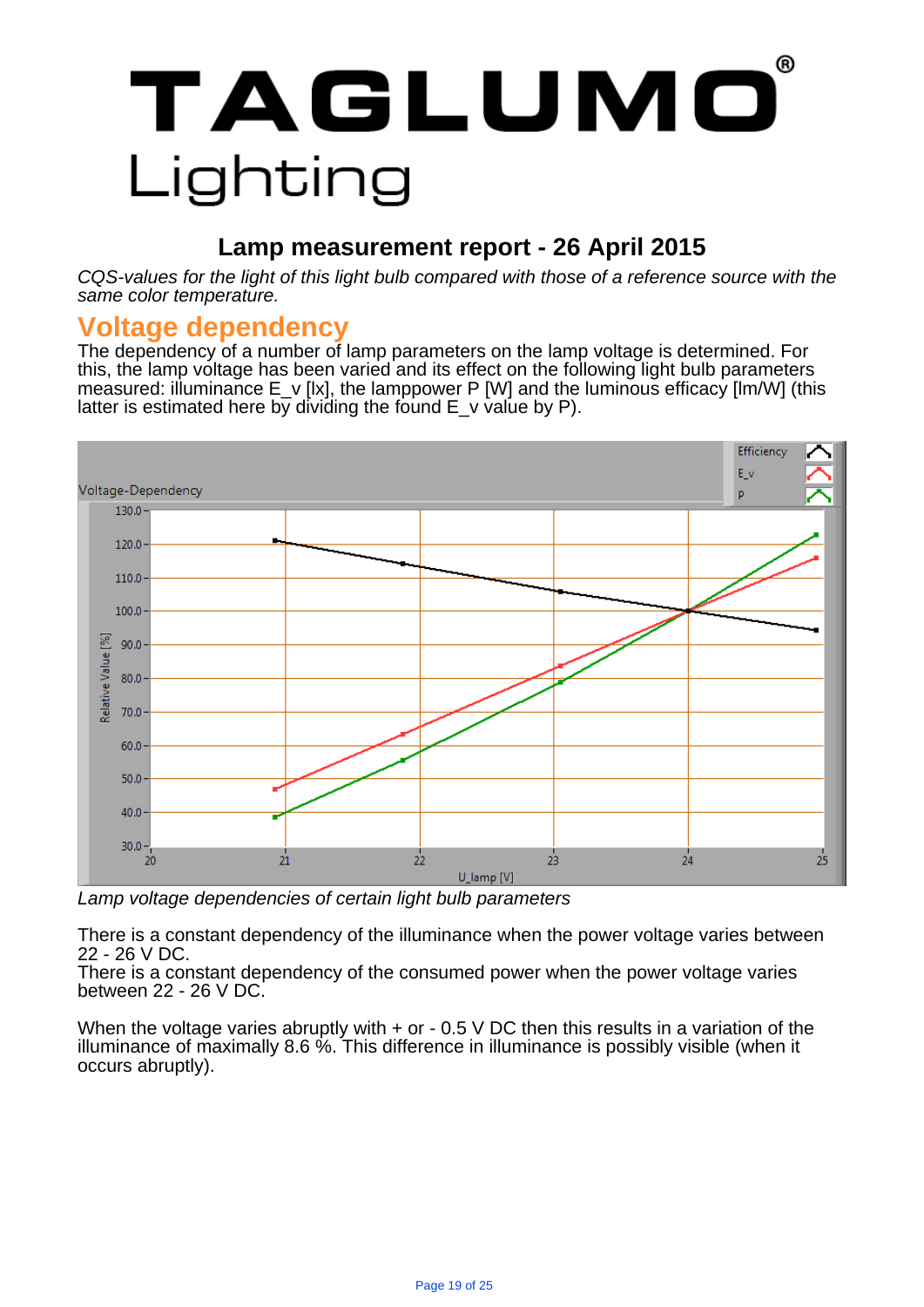### **Lamp measurement report - 26 April 2015**

### **Warm up effects**

After switch on of a cold lamp, the effect of heating up of the lamp is measured on illuminance  $E_v$  [lx], the lamppower P [W] and the luminous efficacy [lm/W].

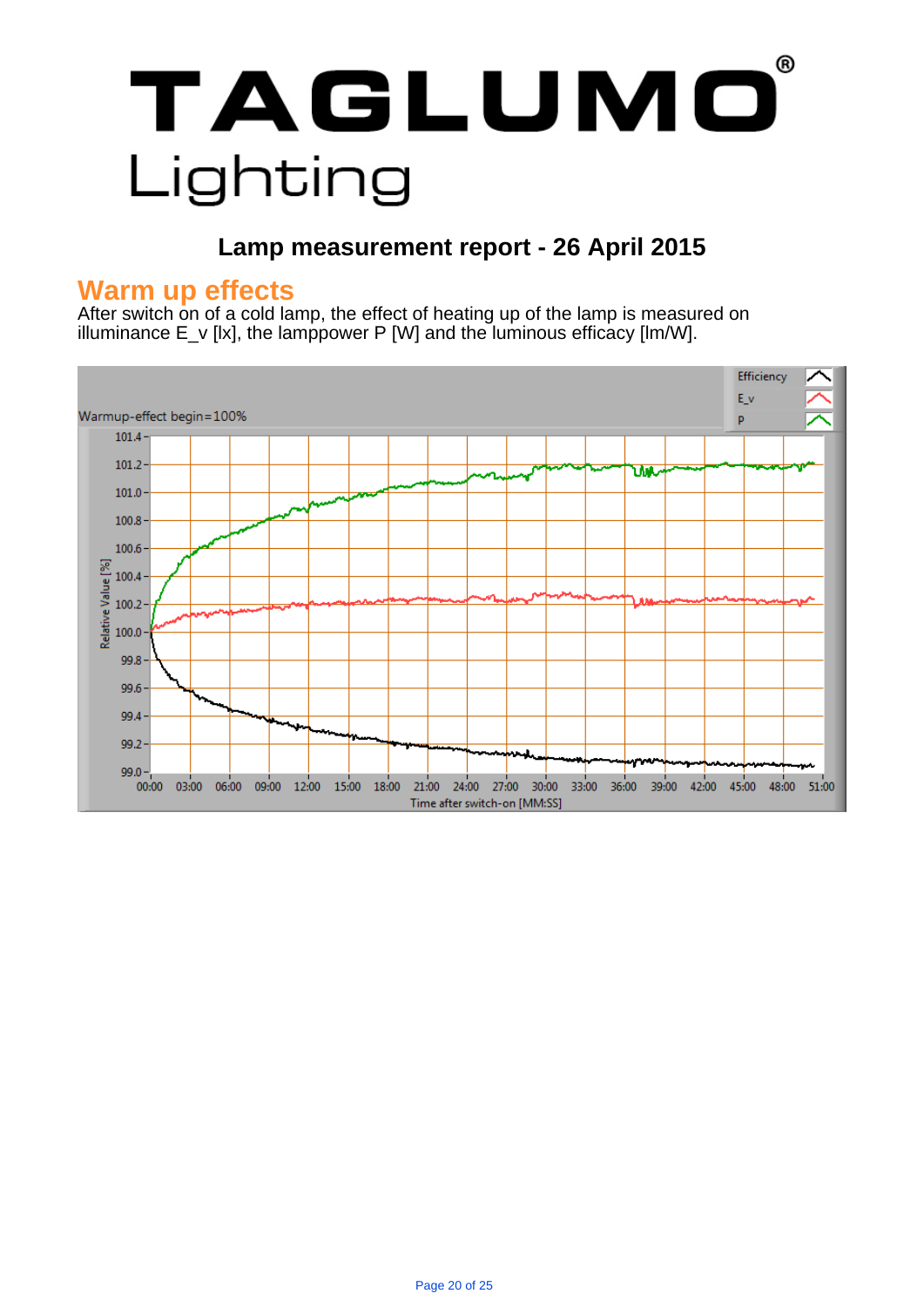

#### **Lamp measurement report - 26 April 2015**



Effect of warming up on different light bulb parameters. In the first graph the 100 % level is put at begin, and in the last graph the 100 % level is put at the end.

During the warmup time the illuminance doesn't vary significantly (< 5 %).

During the warmup time the power doesn't vary significantly  $(< 5\%$ ). The variation in efficacy (calculated as indication by simplydividing the illuminance by the power) during the warming up is -1 %. A very high negative value indicates a significant decrease for instance due to heating up of the lamp (decrease of lifetime).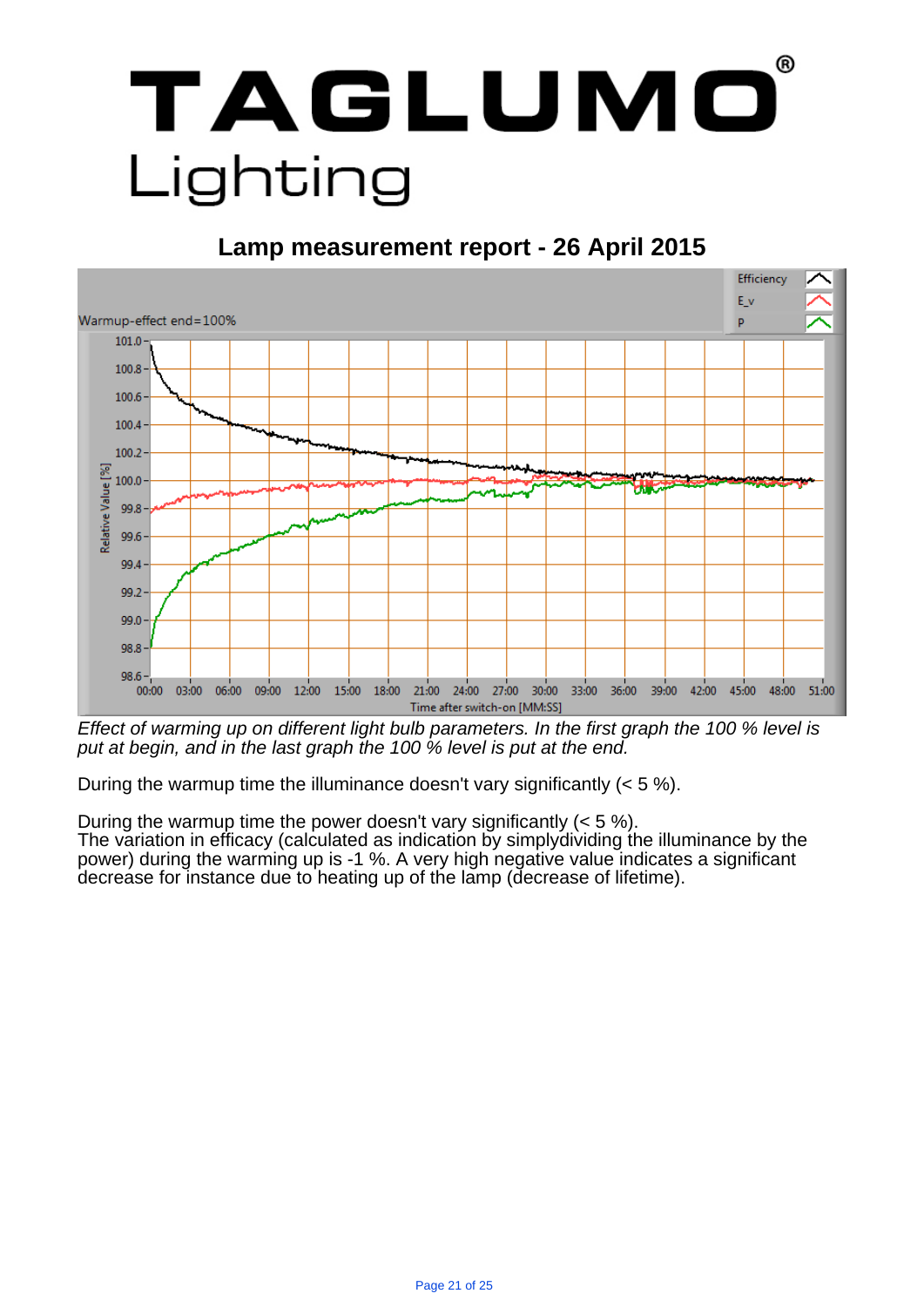### . **Lamp measurement report - 26 April 2015**

### **Measure of flickering**

An analysis is done on the measure of flickering of the light output by this light bulb.



The measure of fast illuminance variation of the light of the light bulb

| parameter                    | value  | unit |
|------------------------------|--------|------|
| Flicker frequency            | 3506.4 | Hz   |
| Illuminance modulation index | 0      | %    |

The illuminance modulation index is computed as: (max\_Ev - min\_Ev) / (max\_Ev + min\_Ev).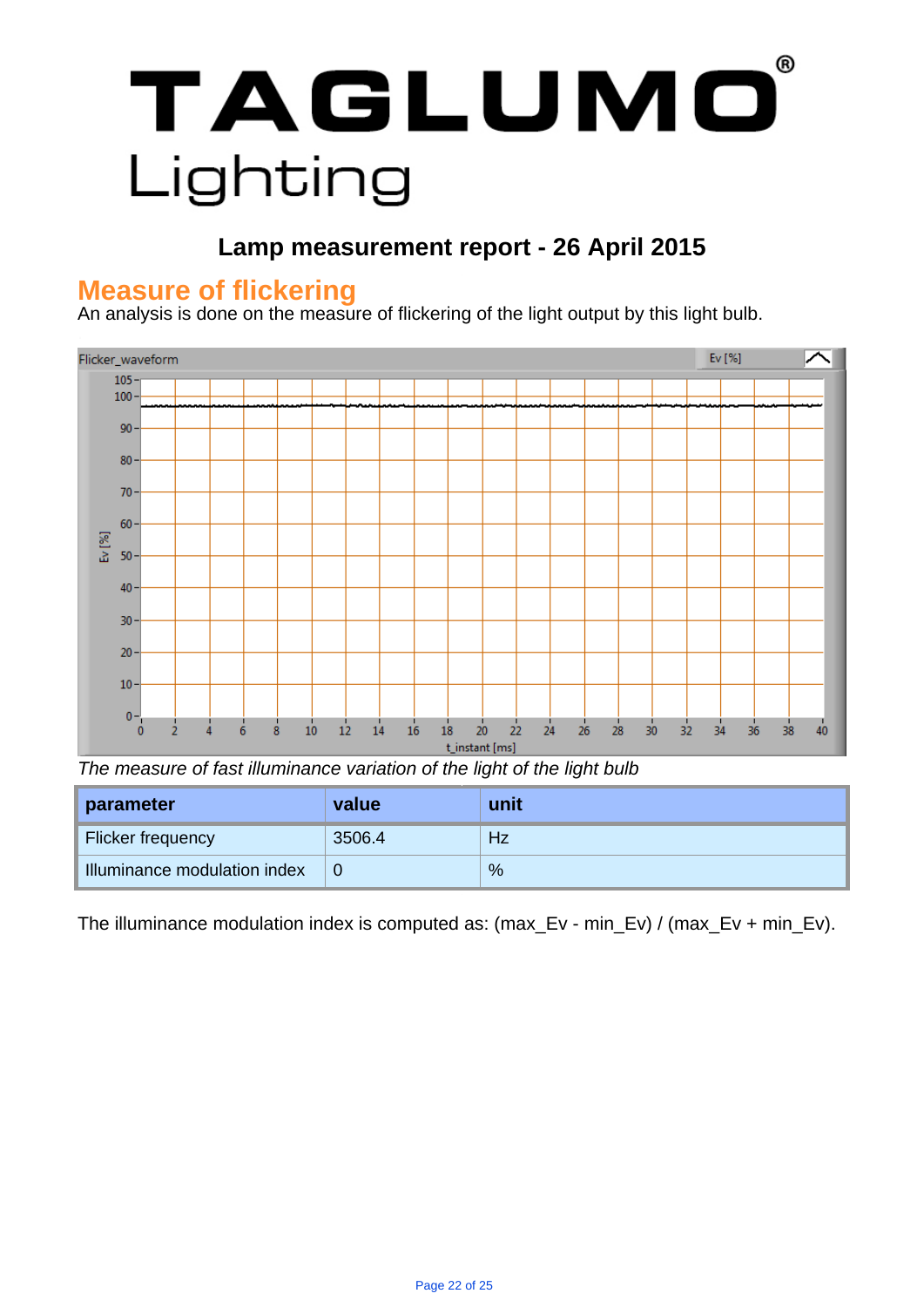### **Lamp measurement report - 26 April 2015**

### **Biologic effect**

The biologic effect shows the level of impact the light of this lamp can have on the day-night rhythm of human beings (as well as the suppression of melatonin production). The important parameters (according to prenorm DIN V 5031-100:2009-06):

| biologic effect factor  | 0.607 |
|-------------------------|-------|
| k_biol trans (25 years) | 1.000 |
| k_biol trans (50 years) | 0.756 |
| k_biol trans (75 years) | 0.490 |
| k_pupil(25 years)       | 1.000 |
| k_pupil(50 years)       | 0.740 |
| k_pupil(75 years)       | 0.519 |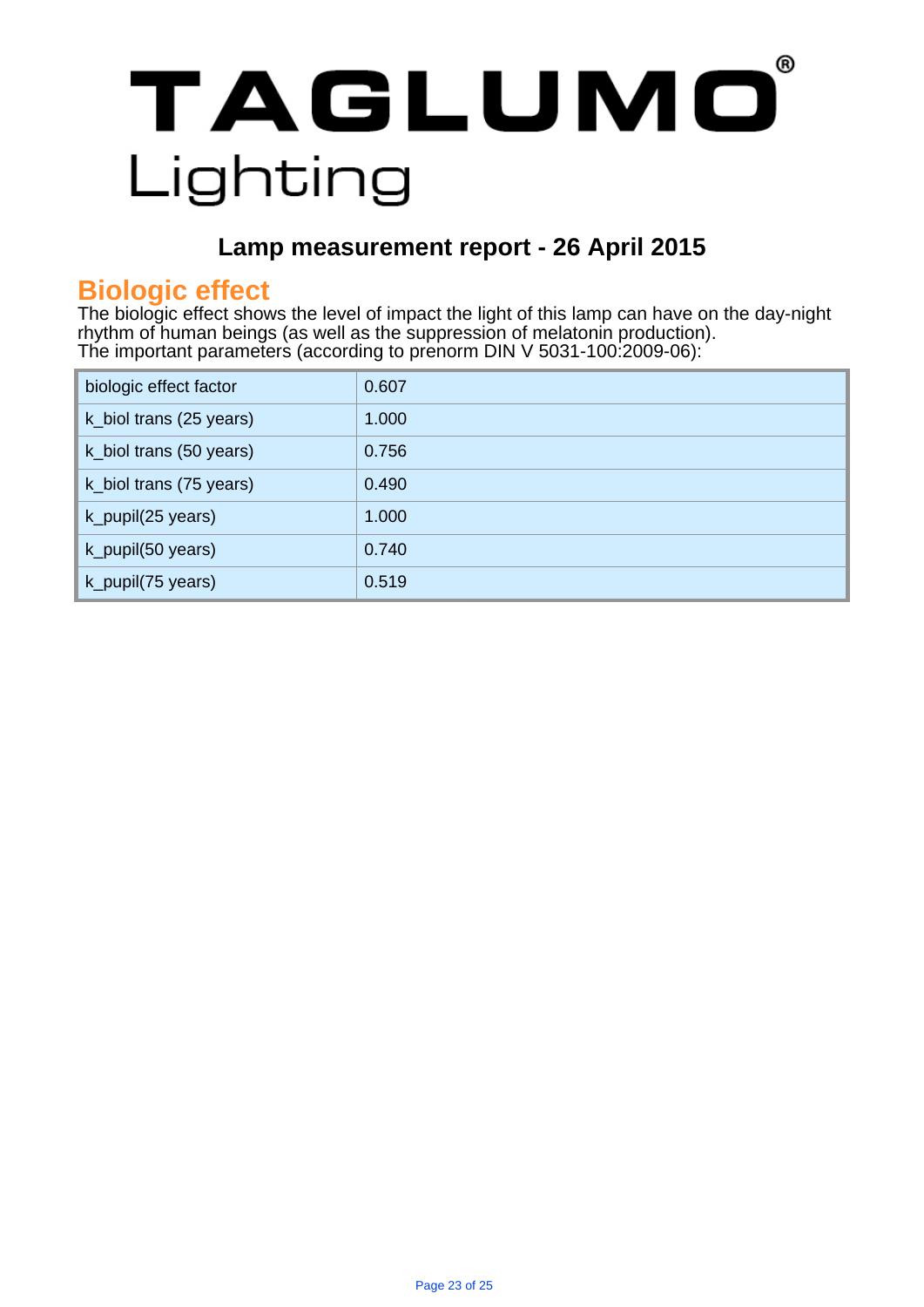

### . **Lamp measurement report - 26 April 2015**

### **Blue Light Hazard**

The amount of blue light and the harm it can cause on the retina has been determined. Herewith the results.



The level of blue light of this lamp related to the exposure limit and the different classification areas.

| $L_lum0$ [mm]                        | 272  | Dimension of brightest part of lamp in<br>C0-C180 direction.                                                                                                                                                                                                     |
|--------------------------------------|------|------------------------------------------------------------------------------------------------------------------------------------------------------------------------------------------------------------------------------------------------------------------|
| $L_lum90$ [mm]                       | 372  | Dimension of brightest part of lamp in<br>C90-C270 direction.                                                                                                                                                                                                    |
| SSD_500lx [mm]                       | 563  | Calculated distance where $Ev = 500$ lux. This<br>computation is valid when it is in the far field<br>of the lamp. Note: if this value 200 mm then<br>the distance of 200 mm is taken as proposed<br>in the norm IEC 62471:2006.                                 |
| Start of far field [mm]              | 2304 | Minimum distance at which the lamp can be<br>seen as apoint source. In this area the Ev is<br>linearly dependent from (1/distance)^2.                                                                                                                            |
| 300-350 nm values stuffed<br>with 0s | yes  | In the event OliNo has measured with a<br>SpB1211 spectrometer without UV option<br>then the irradiance data of 300-349 nm is<br>missing. For lamps where there is already no<br>energy content near 350 nm, the values<br>300-349 can also be set at zero then. |